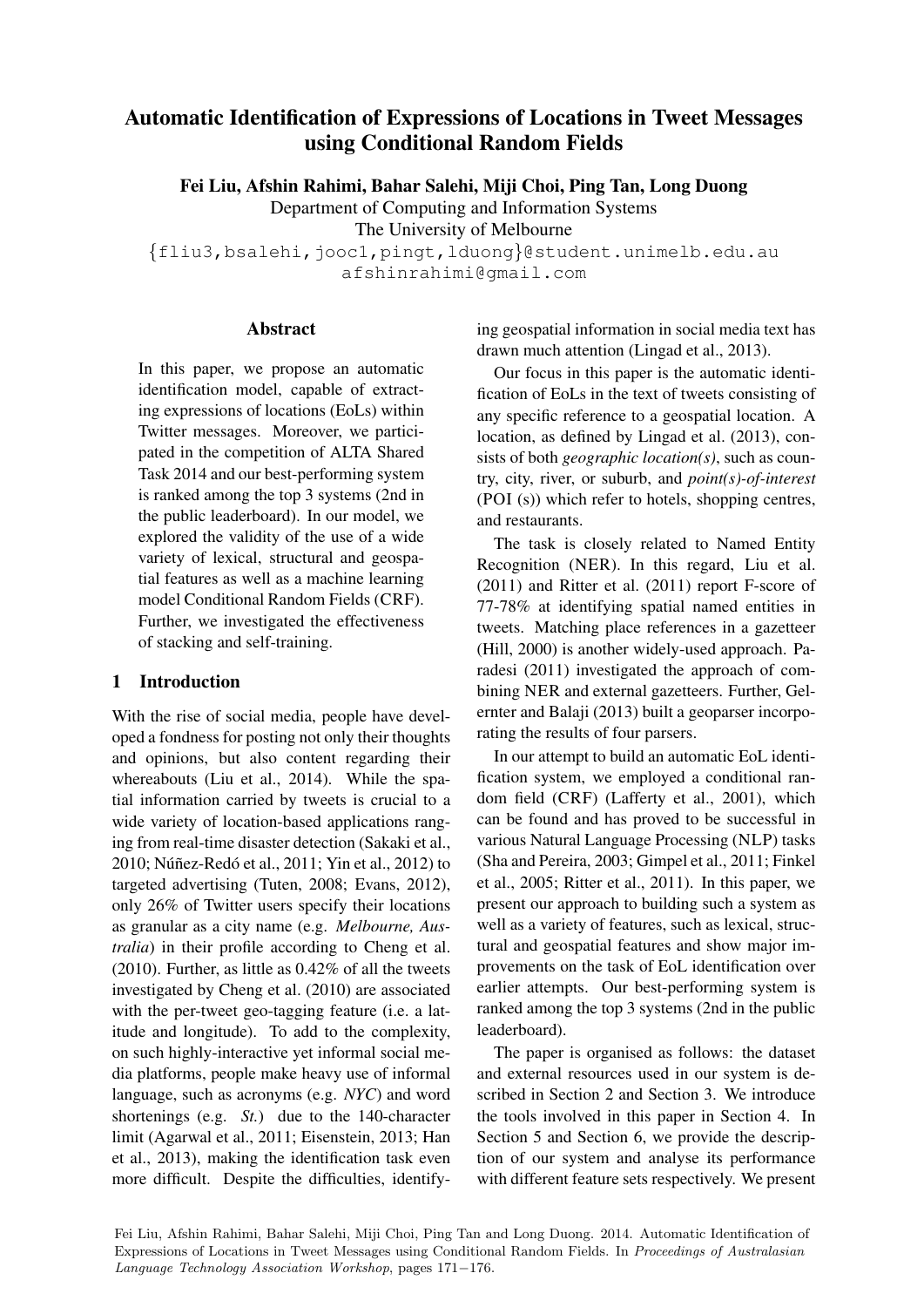the conclusions in Section 7.

### 2 Dataset

We used the dataset introduced by (Lingad et al., 2013) to evaluate our proposed system. This dataset was also used in ALTA shared task 2014 and contains 1,942 tweets in the training set and 1,003 tweets were selected for the test set. According to (Lingad et al., 2013), around 89% of the tweets contain at least one location. The location mentions can be either in the text, in hashtags (e.g. #Australia), URLs or in mentions (e.g. @australia).

The dataset contains the list of tweet IDs and the locations mentioned in the respective tweets. At the time of extracting the tweets from twitter, 58 tweets in training set were not accessible.

### 3 External Resources

Apart from the training and test datasets, we introduce the additional datasets and resources involved in this project in this section.

#### 3.1 User Meta Data

We extracted location meta information of the authors of the messages in the training data and created a list of such location mentions.

#### 3.2 Text Retrieved from URLs

Additionally, for the purposes of self-training, we also downloaded the text of the articles whose URLs are contained in the tweets (37% contain URLs in the training set). Due to the unavailability of some URLs, we were only able to retrieve some of the articles.

## 3.3 GeoNames

As an external gazetteer, we adopted *GeoNames*<sup>1</sup> whose data can be downloaded to increase the coverage of our model since only a limited number of tweets were provided for training.

## 4 Tools

In this section, we introduce the tools we utilised in our system.

## CRF++

CRF++ is an open source, general-purpose implementation of CRF by Kudo (2005) and can be applied to a wide variety of NLP tasks. Since it only takes CoNLL format training and test data, we converted the training and test data.

#### Retrained StanfordNER

The Stanford named entity recogniser (Finkel et al., 2005) has proved to be effective when retrained over data containing EoLs (Lingad et al., 2013) even though evidence found by Liu et al. (2014) indicates otherwise. We retrained it over the training data and will refer to it as Re-StanfordNER.

#### GeoLocator

GeoLocator is a geoparser created by Gelernter and Balaji (2013) to geoparse informal messages in social media. The training data for this model was extracted from Twitter following the Februray 2011 earthquake in Christchurch New Zealand. It incorporates the output of four parsers: a lexico-semantic named location parser, a rulebased street name parser, a rule-based building name parser and a trained NER.

## 5 System Description

In this section, we describe our approach to creating an automatic EoL identification system.

#### 5.1 Pre-processing

We pre-processed both the training and test dataset with lexical normalisation (using the dictionary created by Han et al. (2012)), POS tagging and full-text chunk parsing. Recognising the incompetent performance of traditional NLP tools when applied to social media text (Java, 2007; Becker et al., 2009; Yin et al., 2012; Preotiuc-Pietro et al., 2012; Baldwin et al., 2013; Gelernter and Balaji, 2013), we adopted ARK Tweet NLP POS Tagger v0.3 (Owoputi et al., 2013) with the Penn Treebank tagset model for the task of word tokenisation and POS tagging. For chunk parsing, we used OpenNLP<sup>2</sup>.

#### 5.2 Features

We trained our model (based on  $CRF++$ ) with various features, which can be categorised into three categories: lexical features, structural features and geospatial features. Note that we used a context window of 2 for each feature.

• Lexical features include lemmatised words (using NLTK (Bird et al., 2009), POS,

<sup>1</sup>http://www.geonames.org/

<sup>2</sup>http://opennlp.apache.org/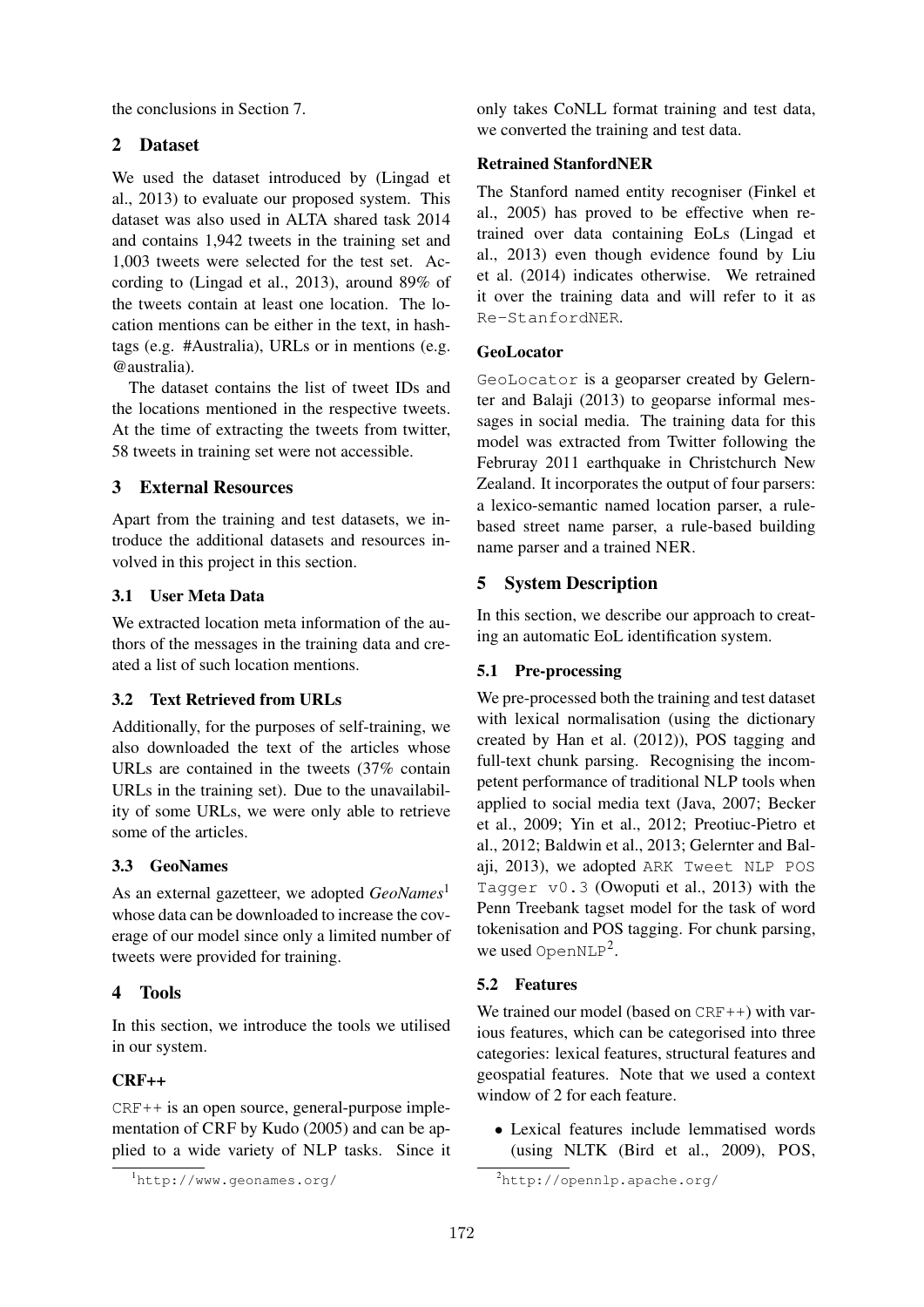brief word class introduced by Settles (2004) where capitial and lowercase letters are replaced with 'A' and 'a', digits with '0' and all other characters with '<sub>-</sub>' and consecutive identical characters are collapsed into one (e.g. #Adelaide  $\rightarrow$  *Aa*), capitalisation and locative indicator (Liu, 2013).

- Structural features include position of the word in the chunk and POS of the first word in the chunk.
- Geospatial features include *GeoNames* geospatial feature class described by Liu (2013).

As pointed out by Wolpert (1992), stacking is able to generate better results than any single one of the trained model. We therefore also applyed stacking by combining the output of our CRF++-based model, Re-StanfordNER and GeoLocator and using them as three distinct features.

### 5.3 Self-training

Self-training, a semi-supervised learning algorithm, has proved to be successful, as reported by Plank et al. (2014), in Twitter POS tagging and NER tasks with an error reduction of 8–10% over the state-of-the-art system. We employed selftraining using text retrieved from the URLs in the training and test dataset as the new test data. First, we train CRF++ over the original gold-standard training data. Next, we predict on the new test data and expand the training data by including new instances from the new test data with prediction confidence higher than or equal to a threshold value. This process is repeated until there is no instance from the new test data to be added. Furthermore, we experiment with various threshold values.

#### 5.4 Post-processing

In order to improve the recall of our model, we further include two post-processing methods: gazetteer matching and aggregation.

## Gazetteer Matching

In addition to the machine learning approach, we also explored the use of external gazetteers and a matching algorithm. The algorithm, based on dynamic programming, searches the gazetteer casesensitively for the maximum number of matched words in a sentence.

To further enable our model to detect directional words (e.g. *north*, *northern*) and common elements of toponyms (e.g. *street*, *road*), we also compiled a list of generic terms which are frequently used as part of an EoL by splitting entries in *GeoNames* into single tokens and including the top 500 most frequent words. Also, we created an algorithm capable of finding case-insensitive partial as well as whole-word matches.

### Aggregation

Similar to the union operation of sets, we aggregated the prediction results of CRF++ and Re-StanfordNER in the attempt to achieve higher recall, classifying a word as part of an EoL as long as it is identified in the output of at least one of two machine learning tools.

## 6 Evaluation

In this section, we present the performance of our system as well as analyses of the results. All the evaluation is based on the test data and the gold-standard annotations provided by the organiser. In addition to the mean F-score generated by the evaluation script provided by *Kaggle in Class*, we also include macro-averaged precision, recall and F-score to better understand the performance of our system with various feature setups.

The performance of our system is presented in Table 1. The performance attained using only word  $(W)$  and POS  $(P)$  with CRF++ is better than Re-StanfordNER in precision but inferior in recall, resulting in a slightly lower macro-averaged F-score  $(F)$  than that of Re-StanfordNER. Aggregating the two achieves a substantial gain in performance, boosting the macro-averaged Fscore from 67.39 to 72.07. As we improved the performance of CRF++ by adding more sophisticated features incrementally, the benefits of aggregation became less substantial, which is not that surprising considering the output of the Re-StanfordNER is already included and used as a feature in stacking. In most cases, the results with aggregation are better than those without aggregation. However, applying aggregation has negative impacts on the recall of  $CRF++$  with stacking, even though it enables the model to achieve a modest gain in F-score. The reasons for this remain unclear.

We also observed that stacking improved the performance on the whole test data substantially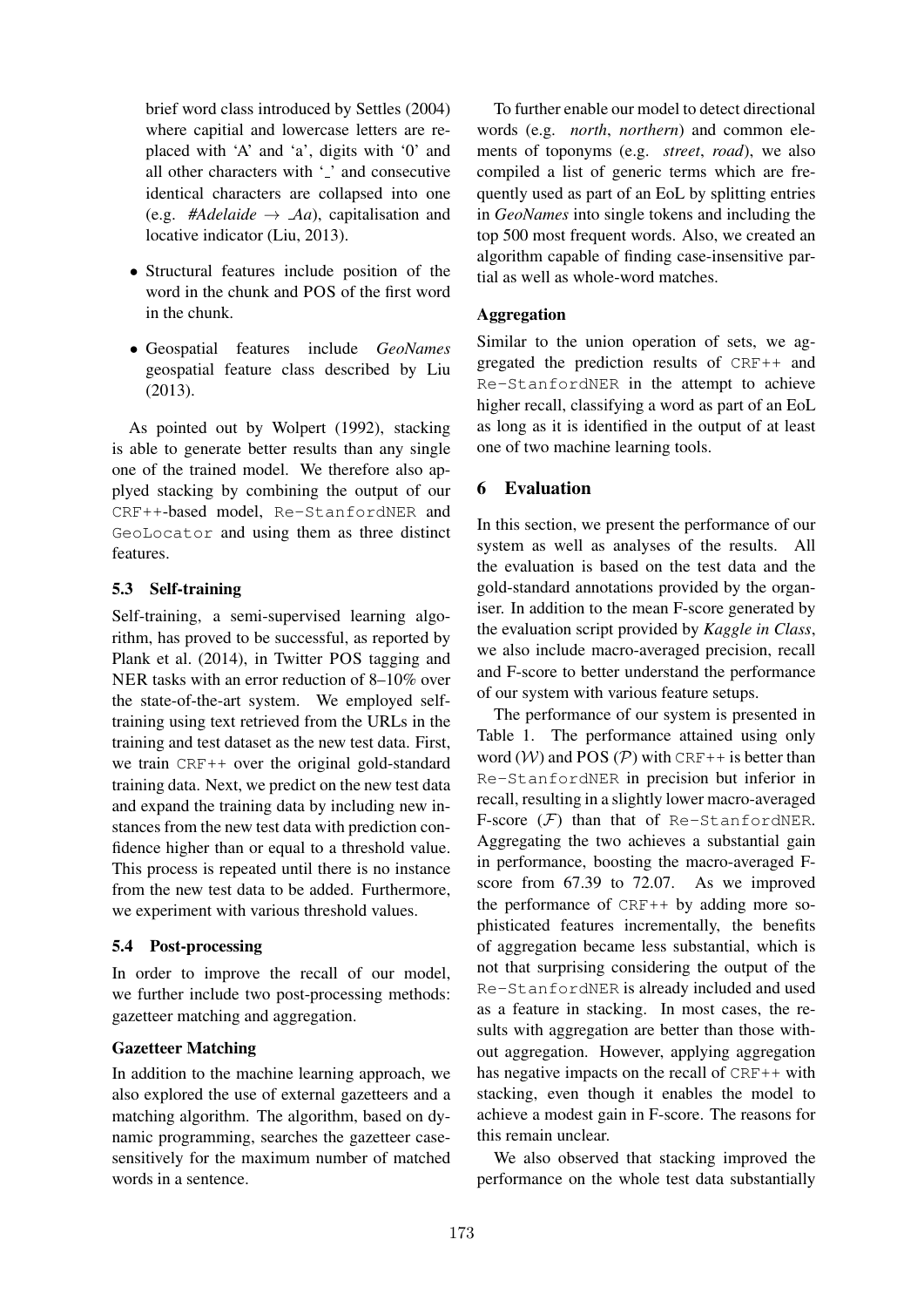(a 3.85 increase in mean F-score without aggregation). Upon closer investigation of the impact of stacking on the performance on the test data, we discovered that stacking was less effective on the private test set (a 3.01 increase in mean Fscore) than on the public one (a 4.7 increase in mean F-score), which might have been caused by the fact that GeoLocator, Re-StanfordNER and CRF++ (with lexical, structural and geospatial features) overfit the public test data. Based on this, we suspect that the public test data is more similar to the training data than the private test data. Further, we created a Venn diagram of the output of the three systems and discovered that there is room for further improvement with stacking and that a 13.35 F1 point increase can be achieved if we had an oracle stacking algorithm.

|  |                         | $\cal GL$ | RS    | $CRF++$                     |                                            |       |
|--|-------------------------|-----------|-------|-----------------------------|--------------------------------------------|-------|
|  |                         |           |       | $+\mathcal{W}, \mathcal{P}$ | $+{\cal L}, \overline{{\cal S}, {\cal G}}$ | $+ST$ |
|  | $\mathcal{P}$           | 61.76     | 62.96 | 65.53                       | 68.81                                      | 72.22 |
|  | R                       | 65.31     | 72.34 | 69.35                       | 72.95                                      | 76.87 |
|  |                         | 63.48     | 67.32 | 67.39                       | 70.82                                      | 74.47 |
|  | $\mathcal{MF}% _{k}(G)$ | 60.84     | 64.94 | 64.57                       | 68.56                                      | 72.41 |
|  | ${\cal P}$              |           |       | 72.33                       | 74.14                                      | 74.60 |
|  | R.                      |           |       | 71.81                       | 74.07                                      | 76.49 |
|  |                         |           |       | 72.07                       | 74.10                                      | 75.54 |
|  | M.F                     |           |       | 69.48                       | 71.93                                      | 73.57 |

Table 1: Macro-averaged precision  $(\mathcal{P})$ , recall  $(\mathcal{R})$ , F-score  $(\mathcal{F})$  and mean F-score  $(\mathcal{MF})$ attained by using GeoLocator  $(\mathcal{GL})$  and Re-StanfordNER  $(RS)$  out of the box and adding each feature incrementally to CRF++. Features include word  $(W)$ , POS  $(P)$ , lexical features  $(\mathcal{L})$ , structural features  $(\mathcal{S})$ , geospatial features  $(\mathcal{G})$ and stacking  $(\mathcal{ST})$ . A stands for aggregation. Evaluation based on the test data (the best  $P$ ,  $R$ ,  $\mathcal{F}$ and  $\mathcal{MF}$  are in bold).

Also, we investigated the impact of the use of external gazetteers. The results are summarised in Table 2. Note that the two gazetteer matching algorithms were applied upon our best performing system so far, which is able to achieve a macroaveraged F-score of 75.54. Further, we discovered that including GeoNames was not beneficial to the overall performance as it introduces a number of false positives.

Additionally, we also applied self-training with 4 different confidence threshold values ranging from .70 to .95 and the results are shown in Table 3. Note that self-training was applied to

| Method                               | $\mathcal{P}$ | R.                      | $\mathcal{F}$ | M.F |
|--------------------------------------|---------------|-------------------------|---------------|-----|
| $+U, D\mathcal{T}$                   |               | 76.88 77.00 76.94 74.98 |               |     |
| $+U, G, D$ T 76.75 76.42 76.58 74.64 |               |                         |               |     |

Table 2: Macro-averaged precision (P), recall  $(\mathcal{R})$ , F-score  $(\mathcal{F})$  and mean F-score  $(\mathcal{MF})$  attained by using user meta data  $(\mathcal{U})$ , Geonames  $(G)$  and the list of directional words and toponyms  $(\mathcal{DT})$  (the best P, R, Fand MF are in bold).

CRF++ with lexical, structural and geospatial features, which results in a macro-averaged F-score of 70.82. While precision and recall fluctuate, no significant improvement can be observed in Fscore despite the claim of 8–10% error reduction by Plank et al. (2014). Rather, the overall performance declined to around 68–69 in F-score.

| <b>Threshold</b> | $\mathcal{P}$ | R.                      | $\mathcal{F}$ | $\mathcal{M} \mathcal{F}$ |
|------------------|---------------|-------------------------|---------------|---------------------------|
| .70              |               | 66.21 72.61 69.26 67.12 |               |                           |
| .80              |               | 65.59 72.65 68.94 66.76 |               |                           |
| .90              |               | 65.94 72.12 68.89 66.72 |               |                           |
| .90              |               | 67.16 72.23 69.60 67.39 |               |                           |

Table 3: Macro-averaged precision (P), recall  $(\mathcal{R})$ , F-score  $(\mathcal{F})$  and mean F-score  $(\mathcal{MF})$  attained by self-training with various threshold values (the best  $P$ ,  $R$ ,  $F$  and  $MF$  are in bold).

#### 7 Conclusions

We proposed an automatic EoL identification model which is able to work on Twitter messages. In this paper, we described our approach to building such a system based on a CRF. Moreover, we presented the performance of our system with various feature setups and discovered a variety of features which are helpful to the task, such as lexical, structural and geospatial features as well as stacking. Further, evidence indicates that the inclusion of external gazetteers and matching algorithms works well and contributes to the boost of the overall performance with the exception of *GeoNames*. Lastly, we found that self-training did not improve the performance. As future work, possible enhancement can be done on the stacking algorithm and the gazetteer matching approach.

#### References

Apoorv Agarwal, Boyi Xie, Ilia Vovsha, Owen Rambow, and Rebecca Passonneau. 2011. Sentiment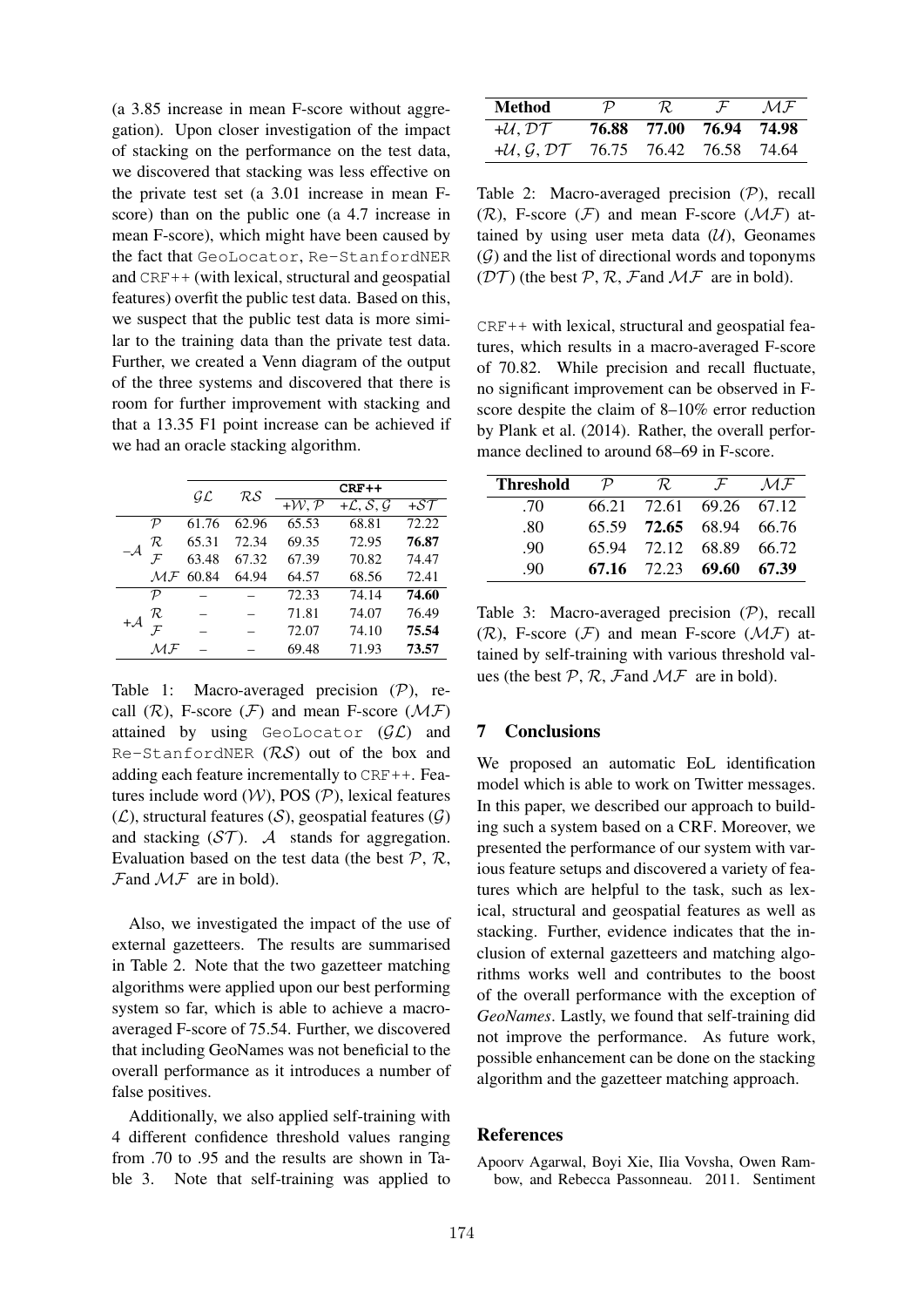analysis of Twitter data. In *Proceedings of the Workshop on Languages in Social Media (LSM 2011)*, pages 30–38, Portland, USA.

- Timothy Baldwin, Paul Cook, Marco Lui, Andrew MacKinlay, and Li Wang. 2013. How noisy social media text, how diffrnt social media sources. In *Proceedings of the 6th International Joint Conference on Natural Language Processing (IJCNLP 2013)*, pages 356–364, Nagoya, Japan.
- Hila Becker, Mor Naaman, and Luis Gravano. 2009. Event identification in social media. In *Proceedings of the 12th International Workshop on the Web and Databases (WebDB 2009)*, Providence, USA.
- Steven Bird, Ewan Klein, and Edward Loper. 2009. *Natural Language Processing with Python*. O'Reilly Media.
- Zhiyuan Cheng, James Caverlee, and Kyumin Lee. 2010. You are where you tweet: A content-based approach to geo-locating twitter users. In *Proceedings of the 19th ACM International Conference on Information and Knowledge Management (CIKM 2010)*, pages 759–768, Toronto, ON, Canada.
- Jacob Eisenstein. 2013. What to do about bad language on the internet. In *Proceedings of the 2013 Conference of the North American Chapter of the Association for Computational Linguistics: Human Language Technologies (NAACL HLT 2013)*, pages 359–369, Atlanta, USA.
- Dave Evans. 2012. *Social media marketing: An hour a day*. John Wiley & Sons.
- Jenny Rose Finkel, Trond Grenager, and Christopher Manning. 2005. Incorporating non-local information into information extraction systems by Gibbs sampling. In *Proceedings of the 43rd Annual Meeting of the Association for Computational Linguistics (ACL 2005)*, pages 363–370, Ann Arbor, USA.
- Judith Gelernter and Shilpa Balaji. 2013. An algorithm for local geoparsing of microtext. *Geoinformatica*, 17(4):635–667.
- Kevin Gimpel, Nathan Schneider, Brendan O'Connor, Dipanjan Das, Daniel Mills, Jacob Eisenstein, Michael Heilman, Dani Yogatama, Jeffrey Flanigan, and Noah A. Smith. 2011. Part-of-speech tagging for twitter: Annotation, features, and experiments. In *Proceedings of the 49th Annual Meeting of the Association for Computational Linguistics: Human Language Technologies: Short Papers - Volume 2 (ACL 2011)*, pages 42–47, Portland, USA.
- Bo Han, Paul Cook, and Timothy Baldwin. 2012. Automatically constructing a normalisation dictionary for microblogs. In *Proceedings of the 2012 Joint Conference on Empirical Methods in Natural Language Processing and Computational Natural Language Learning (EMNLP-CoNLL 2012)*, pages 421– 432, Jeju Island, Korea.
- Bo Han, Paul Cook, and Timothy Baldwin. 2013. Lexical normalisation of short text messages. *ACM Transactions on Intelligent Systems and Technology*, 4(1):5:1–5:27.
- Linda L. Hill. 2000. Core elements of digital gazetteers: Placenames, categories, and footprints. In *Proceedings of the 4th European Conference on Research and Advanced Technology for Digital Libraries (ECDL 2000)*, pages 280–290, Lisbon, Portugal. Springer-Verlag.
- Akshay Java. 2007. A framework for modeling influence, opinions and structure in social media. In *Proceedings of the 22nd Annual Conference on Artificial Intelligence (AAAI 2007)*, pages 1933–1934, Vancouver, Canada.
- Taku Kudo. 2005. Crf++: Yet another crf toolkit. *Software available at http://crfpp. sourceforge.net*.
- John D. Lafferty, Andrew McCallum, and Fernando C. N. Pereira. 2001. Conditional random fields: Probabilistic models for segmenting and labeling sequence data. In *Proceedings of the Eighteenth International Conference on Machine Learning (ICML 2001)*, pages 282–289, San Francisco, USA.
- John Lingad, Sarvnaz Karimi, and Jie Yin. 2013. Location extraction from disaster-related microblogs. In *Proceedings of the 22Nd International Conference on World Wide Web Companion (WWW 2013)*, pages 1017–1020, Rio de Janeiro, Brazil.
- Xiaohua Liu, Shaodian Zhang, Furu Wei, and Ming Zhou. 2011. Recognizing named entities in tweets. In *Proceedings of the 49th Annual Meeting of the Association for Computational Linguistics: Human Language Technologies - Volume 1 (ACL 2011)*, pages 359–367, Portland, USA.
- Fei Liu, Maria Vasardani, and Timothy Baldwin. 2014. Automatic identification of locative expressions from social media text: A comparative analysis. In *Proceedings of the 4th International Workshop on Location and the Web (LocWeb 2014)*, pages 9–16, Shanghai, China.
- Fei Liu. 2013. Automatic identification of locative expressions from informal text. Master's thesis, The University of Melbourne, Melbourne, Australia.
- Manuela Núñez-Redó, Laura Díaz, José Gil, David González, and Joaquín Huerta. 2011. Discovery and integration of web 2.0 content into geospatial information infrastructures: a use case in wild fire monitoring. In *Proceedings of the 6th International Conference on Availability, Reliability and Security (ARES 2011)*, pages 50–68, Vienna, Austria.
- Olutobi Owoputi, Brendan O'Connor, Chris Dyer, Kevin Gimpel, Nathan Schneider, and Noah A. Smith. 2013. Improved part-of-speech tagging for online conversational text with word clusters. pages 380–390, Atlanta, USA.